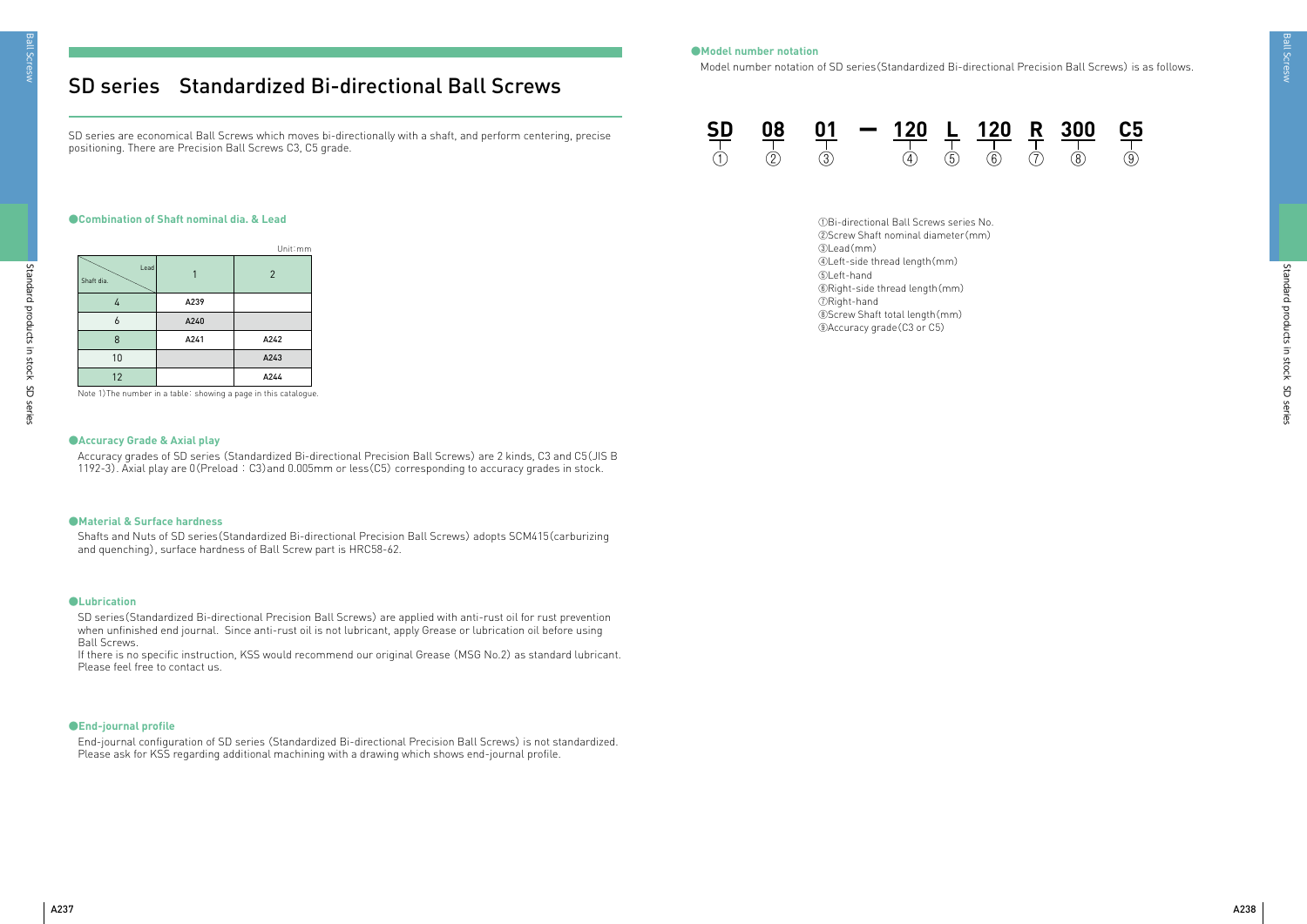| :<br>: |
|--------|
|        |
|        |
| י<br>ג |
|        |
|        |
|        |
|        |
|        |
| てこくらくら |
|        |
|        |
|        |
| 5      |
|        |
|        |
| ζ      |
| STOCK  |
|        |
|        |
|        |
|        |
|        |
|        |
| i      |
|        |
|        |
|        |

Ste

Standard products in stock SD series

Standard products in stock SD series

SD0401 | Shaft dia. *φ*4 Lead 1mm | C3&C5 |

|                         |        |                |                                    |                 |                        |               |              |                               | Unit:mm              |
|-------------------------|--------|----------------|------------------------------------|-----------------|------------------------|---------------|--------------|-------------------------------|----------------------|
|                         |        |                | Lead accuracy                      |                 |                        |               | Preload      | <b>Basic Load Rating</b><br>N |                      |
| <b>Ball Screw Model</b> | Travel | Grade          | Travel deviation<br>e <sub>p</sub> | Variation<br>Vu | Total<br>Run-out<br>IJ | Axial<br>play | Torque<br>Nm | Dynamic<br>Ca                 | <b>Static</b><br>Coa |
| SD0401-50L50R140C3      | 35     | C <sub>3</sub> | ±0.008                             | 0.008           | 0.035                  | 0             | ~10.010      | 300                           | 430                  |
| SD0401-50L50R140C5      | 35     | C <sub>5</sub> | ±0.018                             | 0.018           | 0.050                  | ~10.005       |              |                               |                      |

Note 1) Please designate end-journal profile with your sketch.

Note 2) Absolute position of both Nuts related to the Screw Shaft is not under the control.

|                                  | Unit∶mm                   |
|----------------------------------|---------------------------|
| <b>Ball Screw Specifications</b> |                           |
| <b>Ball size</b>                 | $\phi$ 0.6                |
| Number of thread                 | 1                         |
| Thread direction                 | Left&Right                |
| Shaft root dia.                  | $\phi$ 3.4                |
| Number of circuit                | $1 \times 3$              |
| Shaft,Nut material               | <b>SCM415H</b>            |
| Surface hardness                 | HRC58~62<br>(Thread area) |
| Anti-rust treatment              | Anti-rust oil             |





φ5.3

Unit:mm

|                         |        |                | Lead accuracy                      |                 |                                   |               | Preload      | <b>Basic Load Rating</b><br>Ν |                      |
|-------------------------|--------|----------------|------------------------------------|-----------------|-----------------------------------|---------------|--------------|-------------------------------|----------------------|
| <b>Ball Screw Model</b> | Travel | Grade          | Travel deviation<br>e <sub>p</sub> | Variation<br>Vu | Total<br>Run-out<br>$\mathcal{L}$ | Axial<br>play | Torque<br>Nm | Dynamic<br>Ca                 | <b>Static</b><br>Coa |
| SD0601-80L80R210C3      | 65     | C <sub>3</sub> | ±0.008                             | 0.008           | 0.050                             | 0             | ~10.013      | 550                           | 1000                 |
| SD0601-80L80R210C5      | 65     | C <sub>5</sub> | ±0.018                             | 0.018           | 0.065                             | $\sim 0.005$  |              |                               |                      |

Note 1) Please designate end-journal profile with your sketch.

Note 2) Absolute position of both Nuts related to the Screw Shaft is not under the control.

|                                  | Unit:mm                   |
|----------------------------------|---------------------------|
| <b>Ball Screw Specifications</b> |                           |
| Ball size                        | $\phi$ 0.8                |
| Number of thread                 | 1                         |
| Thread direction                 | Left & Right              |
| Shaft root dia.                  | $\phi$ 5.3                |
| Number of circuit                | $1 \times 3$              |
| Shaft, Nut material              | SCM415H                   |
| Surface hardness                 | HRC58~62<br>(Thread area) |
| Anti-rust treatment              | Anti-rust oil             |

SD0601 | Shaft dia. *φ* 6 Lead 1mm | C3&C5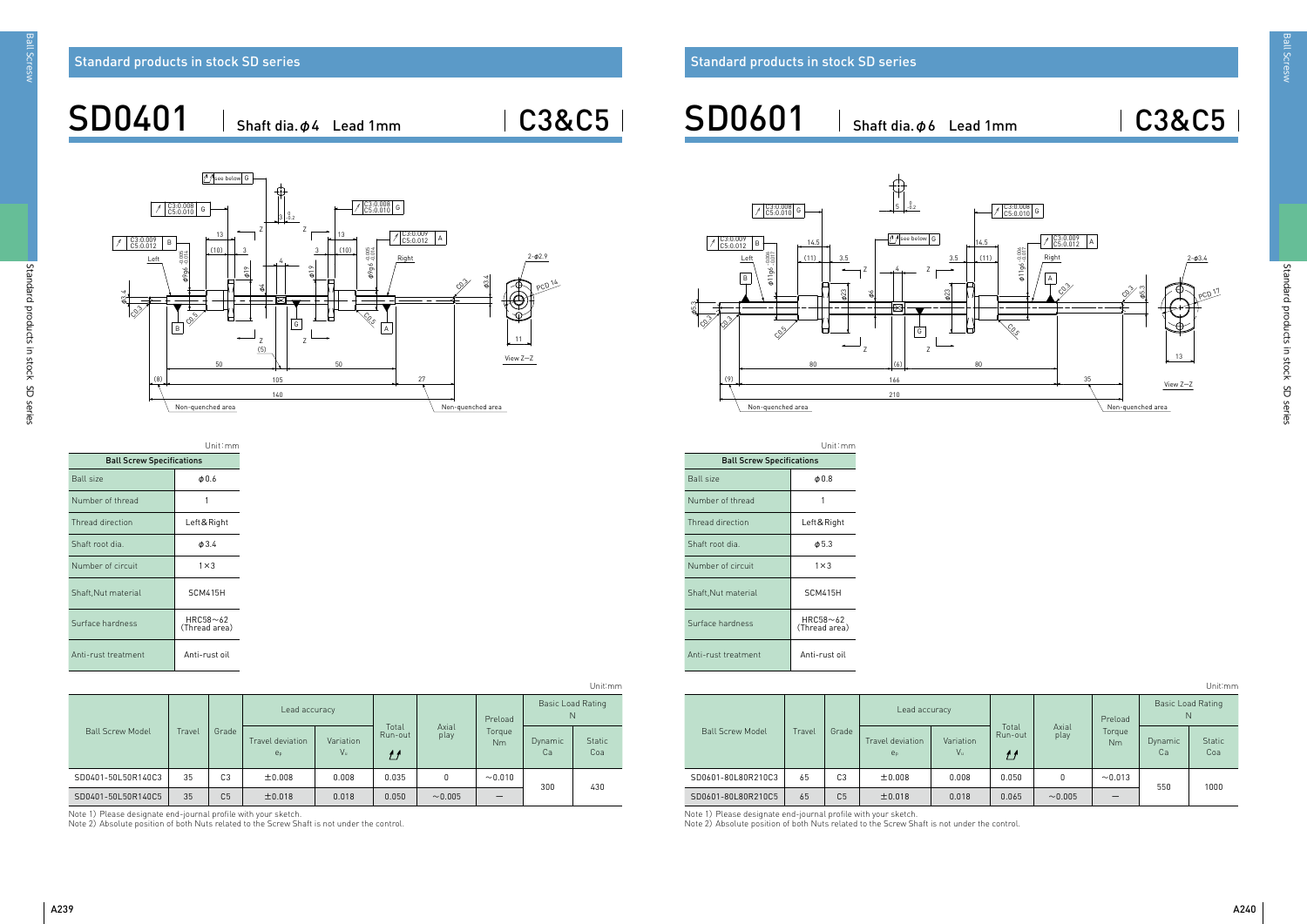Unit:mm

|                         |        |                |                             |                             |                        |               |              |                               | <b>UIII</b> UIIIIII  |
|-------------------------|--------|----------------|-----------------------------|-----------------------------|------------------------|---------------|--------------|-------------------------------|----------------------|
|                         |        |                | Lead accuracy               |                             |                        |               | Preload      | <b>Basic Load Rating</b><br>N |                      |
| <b>Ball Screw Model</b> | Travel | Grade          | Travel deviation<br>$e_{P}$ | Variation<br>V <sub>u</sub> | Total<br>Run-out<br>IJ | Axial<br>play | Torque<br>Nm | <b>Dynamic</b><br>Ca          | <b>Static</b><br>Coa |
| SD0801-120L120R300C3    | 105    | C <sub>3</sub> | ±0.010                      | 0.008                       | 0.050                  | 0             | ~10.018      | 650                           | 1300                 |
| SD0801-120L120R300C5    | 105    | C <sub>5</sub> | ±0.020                      | 0.018                       | 0.065                  | $\sim 0.005$  |              |                               |                      |
|                         |        |                |                             |                             |                        |               |              |                               |                      |

Note 1) Please designate end-journal profile with your sketch.

Note 2) Absolute position of both Nuts related to the Screw Shaft is not under the control.

# SD0801 | Shaft dia.φ8 Lead 1mm | C3&C5 |

|                         |        |                |                             |                 |                                   |               |              |                               | UNII mm              |
|-------------------------|--------|----------------|-----------------------------|-----------------|-----------------------------------|---------------|--------------|-------------------------------|----------------------|
|                         |        |                | Lead accuracy               |                 |                                   |               | Preload      | <b>Basic Load Rating</b><br>N |                      |
| <b>Ball Screw Model</b> | Travel | Grade          | Travel deviation<br>$e_{P}$ | Variation<br>Vu | Total<br>Run-out<br>$\mathcal{L}$ | Axial<br>play | Torque<br>Nm | Dynamic<br>Ca                 | <b>Static</b><br>Coa |
| SD0802-120L120R300C3    | 100    | C <sub>3</sub> | ±0.010                      | 0.008           | 0.050                             | 0             | ~10.020      | 1300                          | 2300                 |
| SD0802-120L120R300C5    | 100    | C <sub>5</sub> | ±0.020                      | 0.018           | 0.065                             | ~10.005       |              |                               |                      |
|                         |        |                |                             |                 |                                   |               |              |                               |                      |

Note 1) Please designate end-journal profile with your sketch.

Note 2) Absolute position of both Nuts related to the Screw Shaft is not under the control.

|                                  | Unit: mm                  |
|----------------------------------|---------------------------|
| <b>Ball Screw Specifications</b> |                           |
| <b>Ball size</b>                 | $\phi$ 0.8                |
| Number of thread                 |                           |
| Thread direction                 | Left&Right                |
| Shaft root dia.                  | $\phi$ 7.3                |
| Number of circuit                | $1 \times 3$              |
| Shaft, Nut material              | SCM415H                   |
| Surface hardness                 | HRC58~62<br>(Thread area) |
| Anti-rust treatment              | Anti-rust oil             |

SD0802 Shaft dia.φ8 Lead 2mm 38C5

| 66.3<br>$10^{69}$ | $\sqrt{2}$<br>$10^{37}$ | $\begin{array}{ c c c c c }\n\hline\n\text{C3:0.008} & \text{G} \\ \hline\n\text{C5:0.010} & \text{G}\n\end{array}$<br>$\overline{\phantom{a}}$<br>C3:0.009<br>C5:0.012<br>$\overline{B}$<br>15<br>$\phi$ 13g6 -0.006<br>(11)<br>Left<br>$\Delta$<br>$\overline{B}$<br>09.5<br>120 | $_{-0.2}^{0}$<br>7<br>$\sqrt{ }$ see below<br>G<br>Z<br>Z<br>6<br>$\phi$ 26<br>$\frac{8}{3}$<br>$\phi$ 26<br>$\geq$<br>G<br>$\overline{z}$<br>Z<br>(10) | $\frac{\begin{vmatrix} 0.3:0.008 & 0.008 \end{vmatrix}}{\begin{vmatrix} 0.5:0.010 & 0.008 \end{vmatrix}}$<br>$\overline{A}$<br>C3:0.009<br>C5:0.012<br>$\boldsymbol{d}$<br>А<br>15<br>$-0.006$<br>(11)<br>Right<br>4<br>¢13g6<br>$\overline{A}$<br>003<br>0059<br><b>Lection</b><br>120 | $\phi$ 6.3 |
|-------------------|-------------------------|------------------------------------------------------------------------------------------------------------------------------------------------------------------------------------------------------------------------------------------------------------------------------------|---------------------------------------------------------------------------------------------------------------------------------------------------------|-----------------------------------------------------------------------------------------------------------------------------------------------------------------------------------------------------------------------------------------------------------------------------------------|------------|
|                   | (10)                    |                                                                                                                                                                                                                                                                                    | 250                                                                                                                                                     | 40                                                                                                                                                                                                                                                                                      |            |
|                   |                         |                                                                                                                                                                                                                                                                                    | 300                                                                                                                                                     |                                                                                                                                                                                                                                                                                         |            |
|                   |                         | Non-quenched area                                                                                                                                                                                                                                                                  |                                                                                                                                                         | Non-quenched area                                                                                                                                                                                                                                                                       |            |

|                                  | Unit: mm                         |
|----------------------------------|----------------------------------|
| <b>Ball Screw Specifications</b> |                                  |
| <b>Ball size</b>                 | $\phi$ 1.2                       |
| Number of thread                 | 1                                |
| Thread direction                 | Left&Right                       |
| Shaft root dia.                  | $\phi$ 7.0                       |
| Number of circuit                | $1 \times 3$                     |
| Shaft, Nut material              | <b>SCM415H</b>                   |
| Surface hardness                 | HRC58 $\sim$ 62<br>(Thread area) |
| Anti-rust treatment              | Anti-rust oil                    |



30° 30°





 $View Z-Z$ 

 $\frac{1}{1 + \frac{1}{1 + \frac{1}{1 + \frac{1}{1 + \frac{1}{1 + \frac{1}{1 + \frac{1}{1 + \frac{1}{1 + \frac{1}{1 + \frac{1}{1 + \frac{1}{1 + \frac{1}{1 + \frac{1}{1 + \frac{1}{1 + \frac{1}{1 + \frac{1}{1 + \frac{1}{1 + \frac{1}{1 + \frac{1}{1 + \frac{1}{1 + \frac{1}{1 + \frac{1}{1 + \frac{1}{1 + \frac{1}{1 + \frac{1}{1 + \frac{1}{1 + \frac{1}{1 + \frac{1}{1 + \frac{1}{1 + \frac{1}{1 + \frac{1}{1 + \frac{$